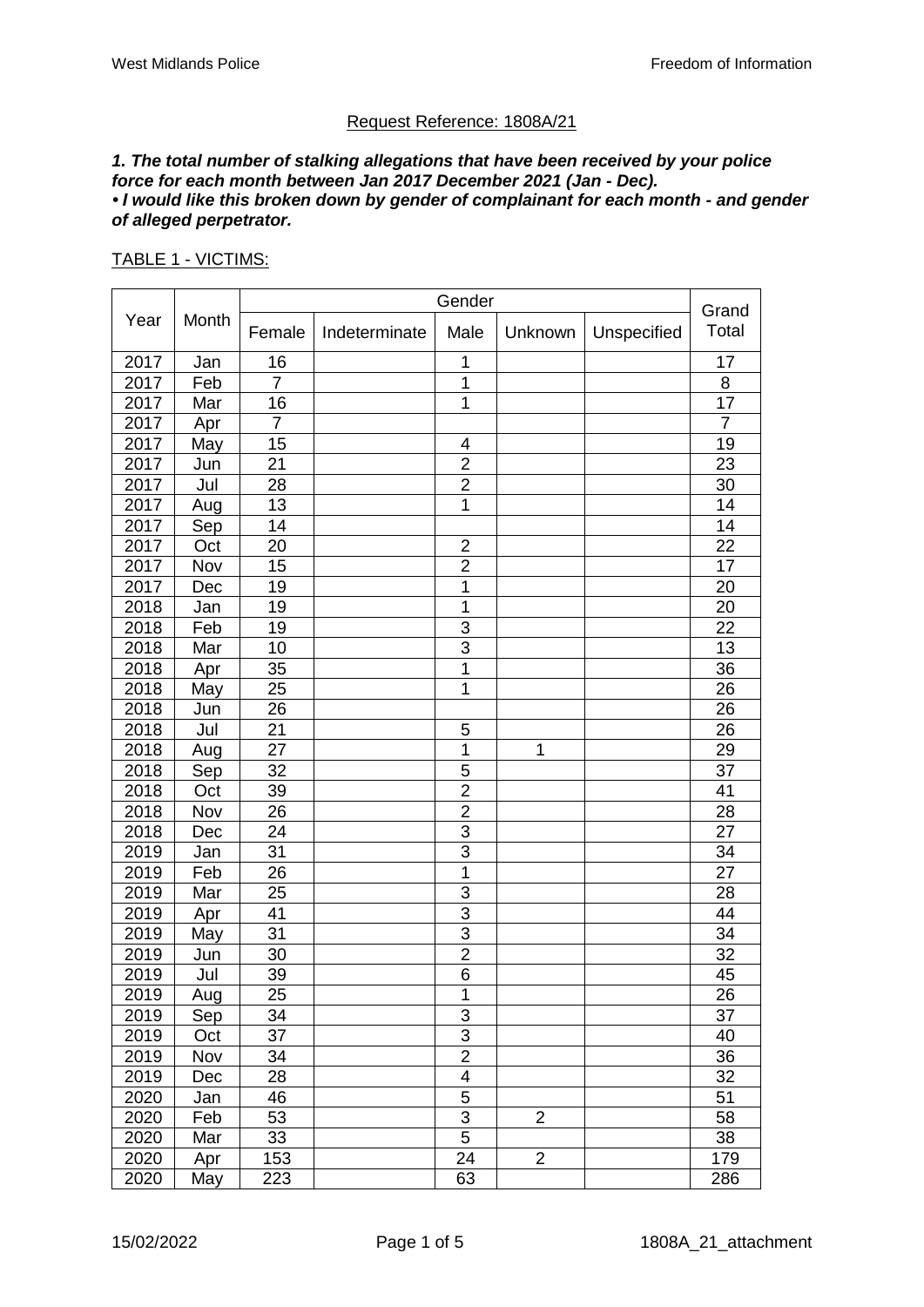| 2020 | Jun                | 259   |   | 52    | 2              |                | 313    |
|------|--------------------|-------|---|-------|----------------|----------------|--------|
| 2020 | Jul                | 278   |   | 53    | 3              |                | 334    |
| 2020 | Aug                | 295   |   | 76    | 3              | 1              | 375    |
| 2020 | Sep                | 325   |   | 71    | $\overline{2}$ |                | 398    |
| 2020 | Oct                | 334   |   | 89    | $\overline{2}$ |                | 425    |
| 2020 | Nov                | 417   | 1 | 114   | 6              |                | 538    |
| 2020 | Dec                | 387   |   | 126   | 1              |                | 514    |
| 2021 | Jan                | 424   |   | 123   | 5              |                | 552    |
| 2021 | Feb                | 370   |   | 131   | 5              | 1              | 507    |
| 2021 | Mar                | 419   |   | 134   | $\overline{2}$ |                | 555    |
| 2021 | Apr                | 457   | 1 | 107   | 4              |                | 569    |
| 2021 | May                | 548   |   | 110   | $\overline{2}$ |                | 660    |
| 2021 | Jun                | 561   |   | 140   | $\overline{2}$ |                | 703    |
| 2021 | Jul                | 569   | 1 | 120   | 1              |                | 691    |
| 2021 | Aug                | 504   |   | 133   | 1              |                | 638    |
| 2021 | Sep                | 534   |   | 123   | 1              |                | 658    |
| 2021 | Oct                | 526   | 1 | 102   | 1              |                | 630    |
| 2021 | Nov                | 550   |   | 134   | 1              |                | 685    |
| 2021 | Dec                | 552   |   | 150   |                |                | 702    |
|      | <b>Grand Total</b> | 9,692 | 4 | 2,266 | 49             | $\overline{2}$ | 12,013 |

# TABLE 2 - SUSPECTS:

| Years | Month |                |               | Gender          |         | Grand       |                 |
|-------|-------|----------------|---------------|-----------------|---------|-------------|-----------------|
|       |       | Female         | Indeterminate | Male            | Unknown | Unspecified | Total           |
| 2017  | Jan   | 1              |               | 16              |         |             | 17              |
| 2017  | Feb   | 1              |               | $\overline{7}$  |         |             | $\bf 8$         |
| 2017  | Mar   | $\overline{2}$ |               | 15              |         |             | $\overline{17}$ |
| 2017  | Apr   | 1              |               | $6\phantom{1}6$ |         |             | $\overline{7}$  |
| 2017  | May   | $\overline{2}$ |               | 17              |         |             | 19              |
| 2017  | Jun   | $\overline{3}$ |               | 20              |         |             | 23              |
| 2017  | Jul   | $\overline{2}$ |               | 28              |         |             | 30              |
| 2017  | Aug   | $\overline{3}$ |               | 11              |         |             | 14              |
| 2017  | Sep   | $\overline{1}$ |               | 13              |         |             | 14              |
| 2017  | Oct   | $\overline{2}$ |               | 20              |         |             | 22              |
| 2017  | Nov   | $\overline{3}$ |               | 14              |         |             | 17              |
| 2017  | Dec   | $\overline{2}$ |               | 18              |         |             | 20              |
| 2018  | Jan   | $\overline{2}$ |               | 18              |         |             | 20              |
| 2018  | Feb   | $\overline{3}$ |               | 19              |         |             | 22              |
| 2018  | Mar   | $\overline{2}$ |               | 11              |         |             | 13              |
| 2018  | Apr   | $\overline{3}$ |               | 33              |         |             | 36              |
| 2018  | May   | $\overline{1}$ |               | 25              |         |             | 26              |
| 2018  | Jun   | $\overline{2}$ |               | 24              |         |             | 26              |
| 2018  | Jul   | $\overline{5}$ |               | 21              |         |             | 26              |
| 2018  | Aug   | 1              |               | 28              |         |             | 29              |
| 2018  | Sep   | $\overline{3}$ |               | 34              |         |             | $\overline{37}$ |
| 2018  | Oct   | $\overline{6}$ |               | 35              |         |             | 41              |
| 2018  | Nov   | $\overline{3}$ |               | 25              |         |             | 28              |
| 2018  | Dec   | $\overline{2}$ |               | 25              |         |             | 27              |
| 2019  | Jan   | $\overline{5}$ |               | 29              |         |             | 34              |
| 2019  | Feb   | $\overline{3}$ |               | 24              |         |             | 27              |
| 2019  | Mar   | $\overline{5}$ |               | 23              |         |             | 28              |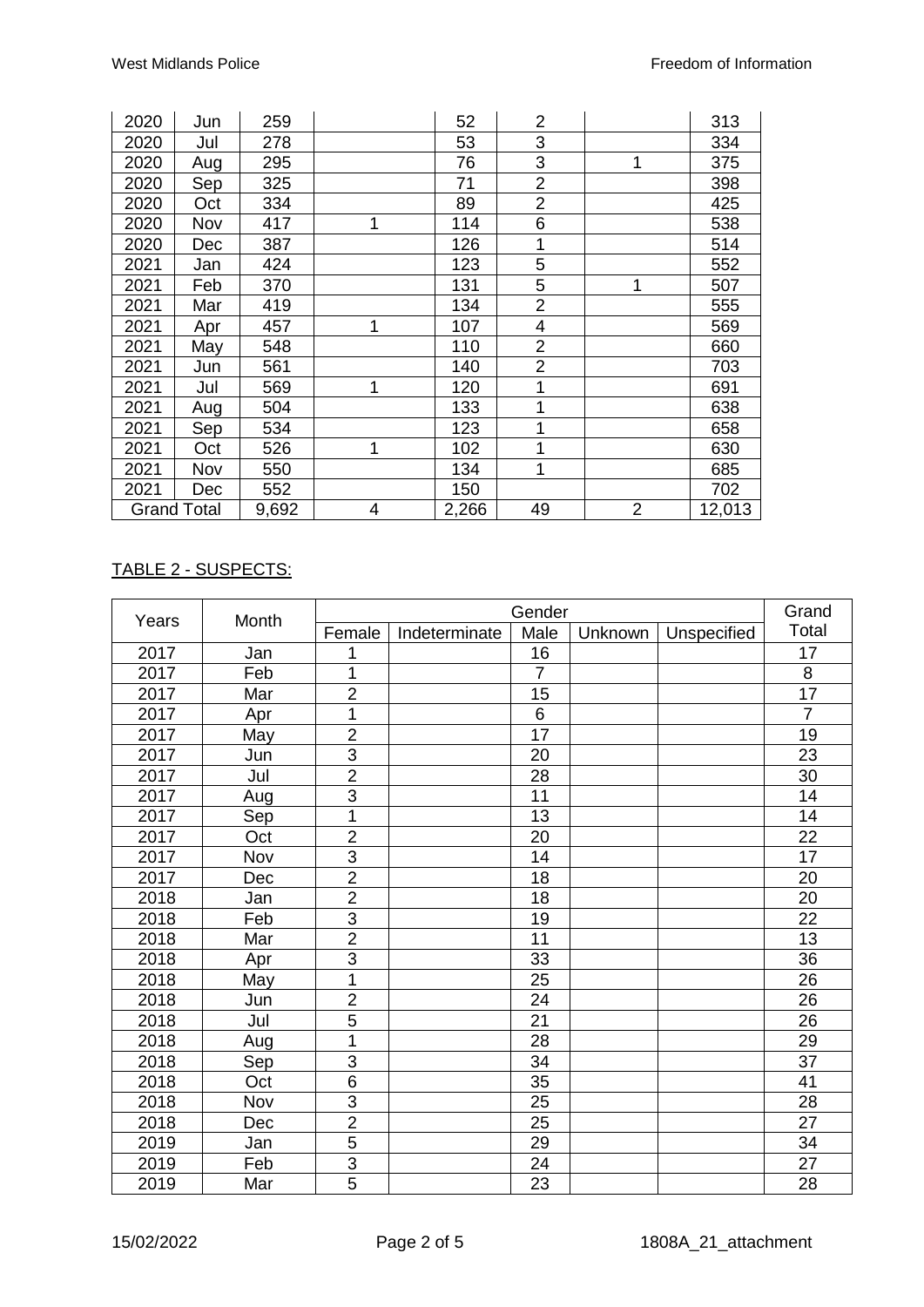| 2019               | Apr | 8                       |                | 36              |                |                | 44              |
|--------------------|-----|-------------------------|----------------|-----------------|----------------|----------------|-----------------|
| 2019               | May | $\overline{4}$          |                | 30              |                |                | 34              |
| 2019               | Jun | $\overline{5}$          |                | 27              |                |                | 32              |
| 2019               | Jul | $\overline{8}$          |                | 37              |                |                | 45              |
| 2019               | Aug | 1                       |                | 25              |                |                | 26              |
| 2019               | Sep | $\frac{3}{2}$           |                | $\overline{34}$ |                |                | $\overline{37}$ |
| 2019               | Oct |                         |                | 36              | $\mathbf 1$    |                | 40              |
| 2019               | Nov |                         |                | 34              |                |                | 36              |
| 2019               | Dec | $\overline{\mathbf{4}}$ |                | 28              |                |                | 32              |
| 2020               | Jan | $\overline{2}$          |                | 55              |                |                | 57              |
| 2020               | Feb | $\overline{8}$          |                | 56              | 1              |                | 65              |
| 2020               | Mar | $\overline{4}$          |                | 32              |                |                | $\overline{36}$ |
| 2020               | Apr | 33                      |                | 165             | 1              |                | 199             |
| 2020               | May | 59                      |                | 266             |                |                | 325             |
| 2020               | Jun | 59                      |                | 304             | 3              |                | 366             |
| 2020               | Jul | 61                      |                | 319             | $\overline{3}$ |                | 383             |
| 2020               | Aug | 78                      |                | 335             | $\overline{2}$ | $\overline{2}$ | 417             |
| 2020               | Sep | 76                      |                | 353             | $\overline{5}$ |                | 434             |
| 2020               | Oct | 84                      |                | 396             |                |                | 480             |
| 2020               | Nov | 105                     |                | 422             | $\mathsf 3$    |                | 530             |
| 2020               | Dec | 103                     |                | 443             | $\frac{3}{3}$  | 1              | 550             |
| 2021               | Jan | 105                     |                | 466             |                |                | 574             |
| 2021               | Feb | 110                     |                | 402             | $\infty$       | 1              | 521             |
| 2021               | Mar | 133                     |                | 463             | $\overline{2}$ |                | 598             |
| 2021               | Apr | 115                     |                | 438             | $\overline{2}$ | 1              | 556             |
| 2021               | May | 109                     |                | 539             | $\mathbf 1$    | 1              | 650             |
| 2021               | Jun | 128                     |                | 545             | $\overline{3}$ | $\overline{1}$ | 677             |
| 2021               | Jul | 109                     |                | 543             |                |                | 652             |
| 2021               | Aug | 127                     |                | 481             | 1              |                | 609             |
| 2021               | Sep | 122                     | 1              | 502             |                |                | 625             |
| 2021               | Oct | 98                      |                | 511             | 3              |                | 612             |
| 2021               | Nov | 112                     | 1              | 529             | $\mathbf 1$    |                | 643             |
| 2021               | Dec | 131                     |                | 519             | $\mathsf 3$    | 1              | 654             |
| <b>Grand Total</b> |     | 2,178                   | $\overline{2}$ | 9,930           | 49             | 8              | 12,167          |

# *2. The total number of arrests that have been made by your police force for stalking for the years 2017-2021 (Jan-Dec)*

*• If held, I would like this broken down by gender of the individual arrested for each month*

# TABLE 3 - ARRESTS

Please note, data are not available prior to April 2017

| Year | Month |        | Total |         |    |
|------|-------|--------|-------|---------|----|
|      |       | Female | Male  | Unknown |    |
| 2017 | Apr   |        | 12    |         | 12 |
| 2017 | May   | 2      | 15    |         | 17 |
| 2017 | Jun   |        | 25    |         | 25 |
| 2017 | Jul   |        | 16    |         | 16 |
| 2017 | Aug   |        | 9     |         | 10 |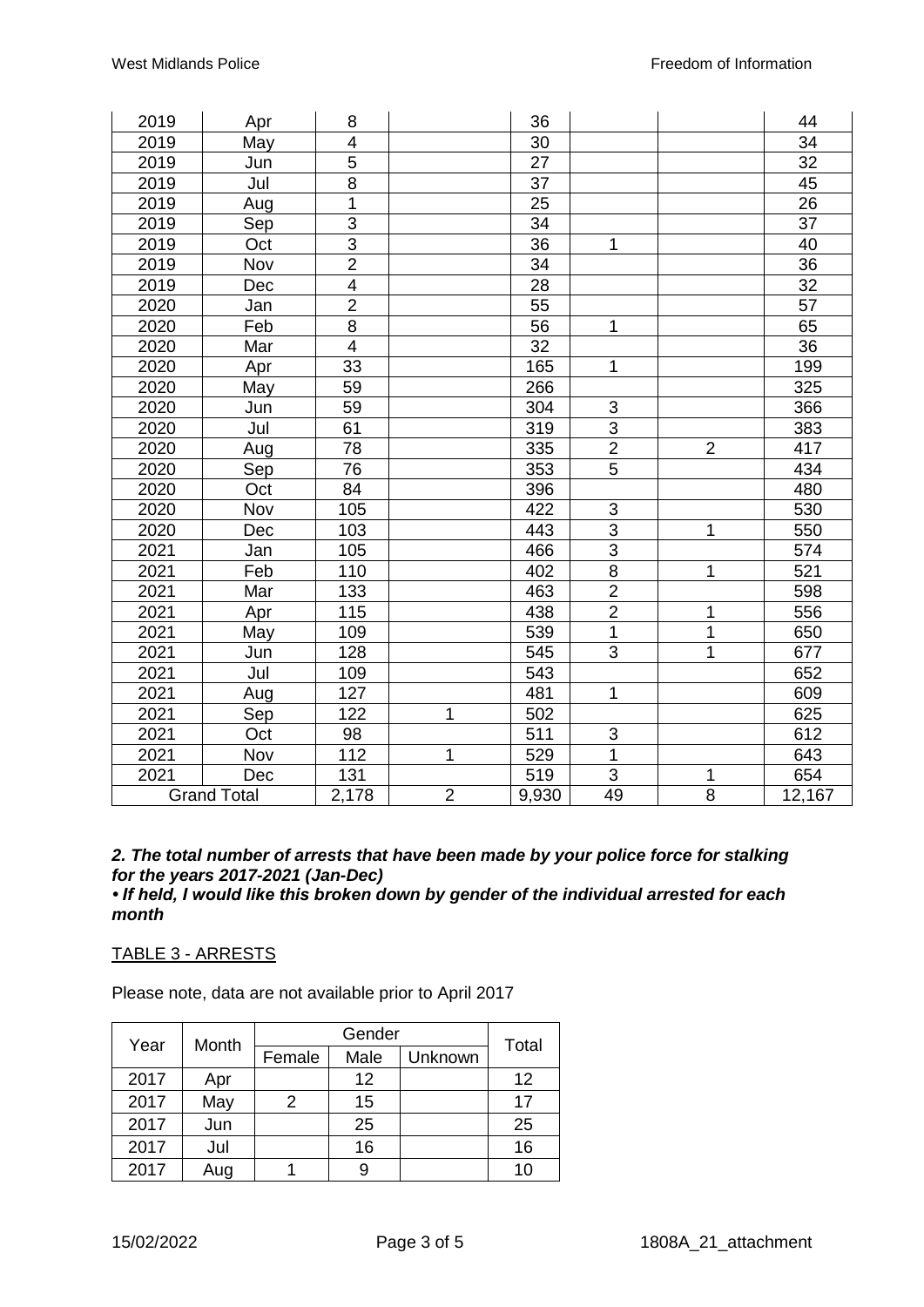| 2017 | Sep | 2                       | 9   |             | 11  |
|------|-----|-------------------------|-----|-------------|-----|
| 2017 | Oct | 1                       | 21  |             | 22  |
| 2017 | Nov | $\mathbf 1$             | 14  |             | 15  |
| 2017 | Dec |                         | 16  |             | 16  |
| 2018 | Jan |                         | 12  |             | 12  |
| 2018 | Feb | $\overline{2}$          | 30  |             | 32  |
| 2018 | Mar |                         | 11  |             | 11  |
| 2018 | Apr |                         | 24  |             | 24  |
| 2018 | May |                         | 19  |             | 19  |
| 2018 | Jun |                         | 16  |             | 16  |
| 2018 | Jul |                         | 13  |             | 13  |
| 2018 | Aug | 1                       | 10  |             | 11  |
| 2018 | Sep | 1                       | 20  |             | 21  |
| 2018 | Oct | $\overline{\mathbf{c}}$ | 20  |             | 22  |
| 2018 | Nov |                         | 5   |             | 5   |
| 2018 | Dec |                         | 5   |             | 5   |
|      |     | 1                       |     |             | 21  |
| 2019 | Jan |                         | 20  |             |     |
| 2019 | Feb | 1                       | 10  |             | 11  |
| 2019 | Mar |                         | 9   |             | 9   |
| 2019 | Apr | 1                       | 14  |             | 15  |
| 2019 | May | 1                       | 17  |             | 18  |
| 2019 | Jun | 1                       | 11  |             | 12  |
| 2019 | Jul | 1                       | 20  | 1           | 22  |
| 2019 | Aug | $\overline{2}$          | 11  |             | 13  |
| 2019 | Sep |                         | 13  |             | 13  |
| 2019 | Oct |                         | 13  |             | 13  |
| 2019 | Nov |                         | 8   |             | 8   |
| 2019 | Dec | 1                       | 12  |             | 13  |
| 2020 | Jan | 1                       | 22  |             | 23  |
| 2020 | Feb | 1                       | 28  | $\mathbf 1$ | 30  |
| 2020 | Mar |                         | 15  |             | 15  |
| 2020 | Apr | 2                       | 45  |             | 47  |
| 2020 | May | 3                       | 47  |             | 50  |
| 2020 | Jun | 5                       | 62  |             | 67  |
| 2020 | Jul | 6                       | 82  |             | 88  |
| 2020 | Aug | $\overline{7}$          | 62  |             | 69  |
| 2020 | Sep | 8                       | 70  |             | 78  |
| 2020 | Oct | 8                       | 86  |             | 94  |
| 2020 | Nov | 6                       | 64  |             | 70  |
| 2020 | Dec | 14                      | 71  |             | 85  |
| 2021 | Jan | 6                       | 67  | 1           | 74  |
| 2021 | Feb | 3                       | 67  |             | 70  |
| 2021 | Mar | $\overline{7}$          | 76  | 1           | 84  |
| 2021 | Apr | 11                      | 105 | 4           | 120 |
| 2021 | May | 11                      | 154 | 14          | 179 |
| 2021 | Jun | 3                       | 109 | 19          | 131 |
| 2021 | Jul | 6                       | 114 | 10          | 130 |
| 2021 | Aug | 6                       | 138 | 5           | 149 |
|      |     |                         |     |             |     |